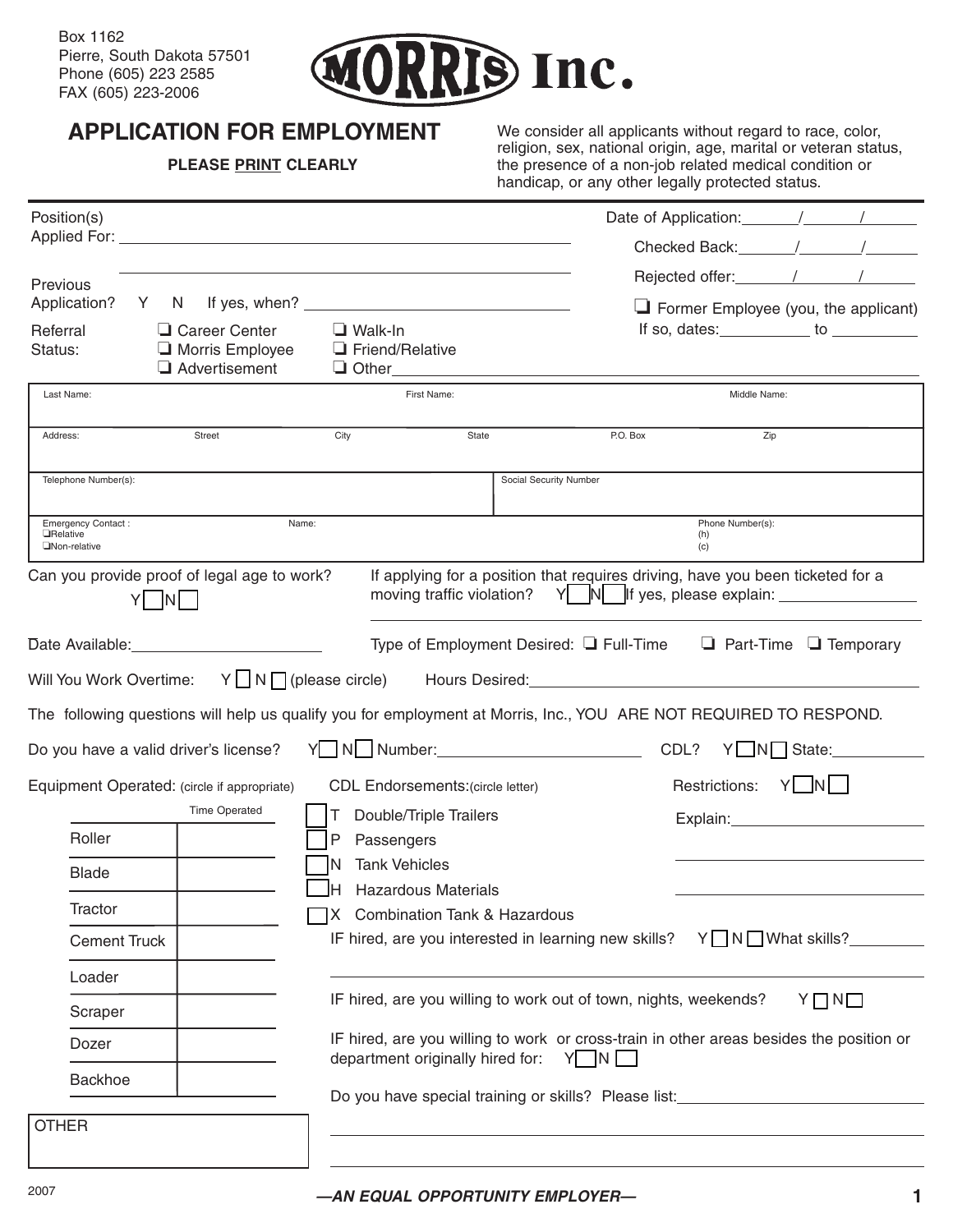## **EMPLOYMENT HISTORY**

Please give accurate and complete information. Start with your present or most recent employer. Include military experience.

| <b>EMPLOYER</b>                                        |                                                                         | Telephone                                            |
|--------------------------------------------------------|-------------------------------------------------------------------------|------------------------------------------------------|
| <b>Full Address</b>                                    |                                                                         | May We Contact? Y N Later                            |
| Supervisor's Name & Title                              | Your Title                                                              | DATES EMPLOYED                                       |
|                                                        |                                                                         | <b>TO</b><br><b>FROM</b>                             |
| Summarize Work Performed                               |                                                                         | <b>HOURLY RATE/SALARY</b><br>START \$<br>PER<br>Hour |
|                                                        | Reason for Leaving                                                      | FINAL \$<br>PER<br>Hour                              |
| <b>EMPLOYER</b>                                        |                                                                         | Telephone                                            |
| <b>Full Address</b>                                    |                                                                         | May We Contact? Y N Later                            |
| Supervisor's Name & Title                              | Your Title                                                              | DATES EMPLOYED<br><b>FROM</b><br><b>TO</b>           |
| Summarize Work Performed                               |                                                                         | <b>HOURLY RATE/SALARY</b>                            |
|                                                        |                                                                         | START \$<br>PER<br>Hour                              |
|                                                        | Reason for Leaving                                                      | FINAL \$<br>PER<br>Hour                              |
| <b>EMPLOYER</b>                                        |                                                                         | Telephone                                            |
| <b>Full Address</b>                                    |                                                                         | May We Contact? Y N Later                            |
| Supervisor's Name & Title                              | Your Title                                                              | DATES EMPLOYED                                       |
|                                                        |                                                                         | <b>FROM</b><br><b>TO</b>                             |
| Summarize Work Performed                               |                                                                         | <b>HOURLY RATE/SALARY</b><br>START \$<br>PER         |
|                                                        | Reason for Leaving                                                      | Hour<br>PER<br>FINAL \$                              |
| <b>EMPLOYER</b>                                        |                                                                         | Hour<br>Telephone                                    |
|                                                        |                                                                         |                                                      |
| Full Address                                           |                                                                         | May We Contact? Y N<br>Later                         |
| Supervisor's Name & Title                              | Your Title                                                              | DATES EMPLOYED<br><b>FROM</b><br>TO                  |
| Summarize Work Performed                               |                                                                         | <b>HOURLY RATE/SALARY</b>                            |
|                                                        |                                                                         | <b>START \$</b><br>PER<br>Hour                       |
|                                                        | г<br>Reason for Leaving                                                 | FINAL \$<br>PER<br>Hour                              |
| <b>GENERAL REFERENCES</b> (non-relatives)<br>Name<br>● | Phone Numbers<br>City                                                   | May We Contact?<br>Relationship<br>$\bullet$         |
|                                                        |                                                                         |                                                      |
|                                                        |                                                                         |                                                      |
|                                                        |                                                                         |                                                      |
|                                                        |                                                                         |                                                      |
| <b>GENERAL EDUCATION</b>                               | Circle Highest Level Completed: Please Choose<br>College: Please Choose | Vo Tech: Please Choose                               |
| <b>LOCATION</b><br><b>SCHOOL</b>                       | YEARS ATTENDED                                                          | FIELD OF STUDY                                       |
|                                                        |                                                                         |                                                      |
|                                                        |                                                                         |                                                      |
|                                                        |                                                                         |                                                      |

Activities, Hobbies, Special Interests: (Please omit organizations that indicate your race, color, religion, sex, national origin, age, disability or other protected status.) **2**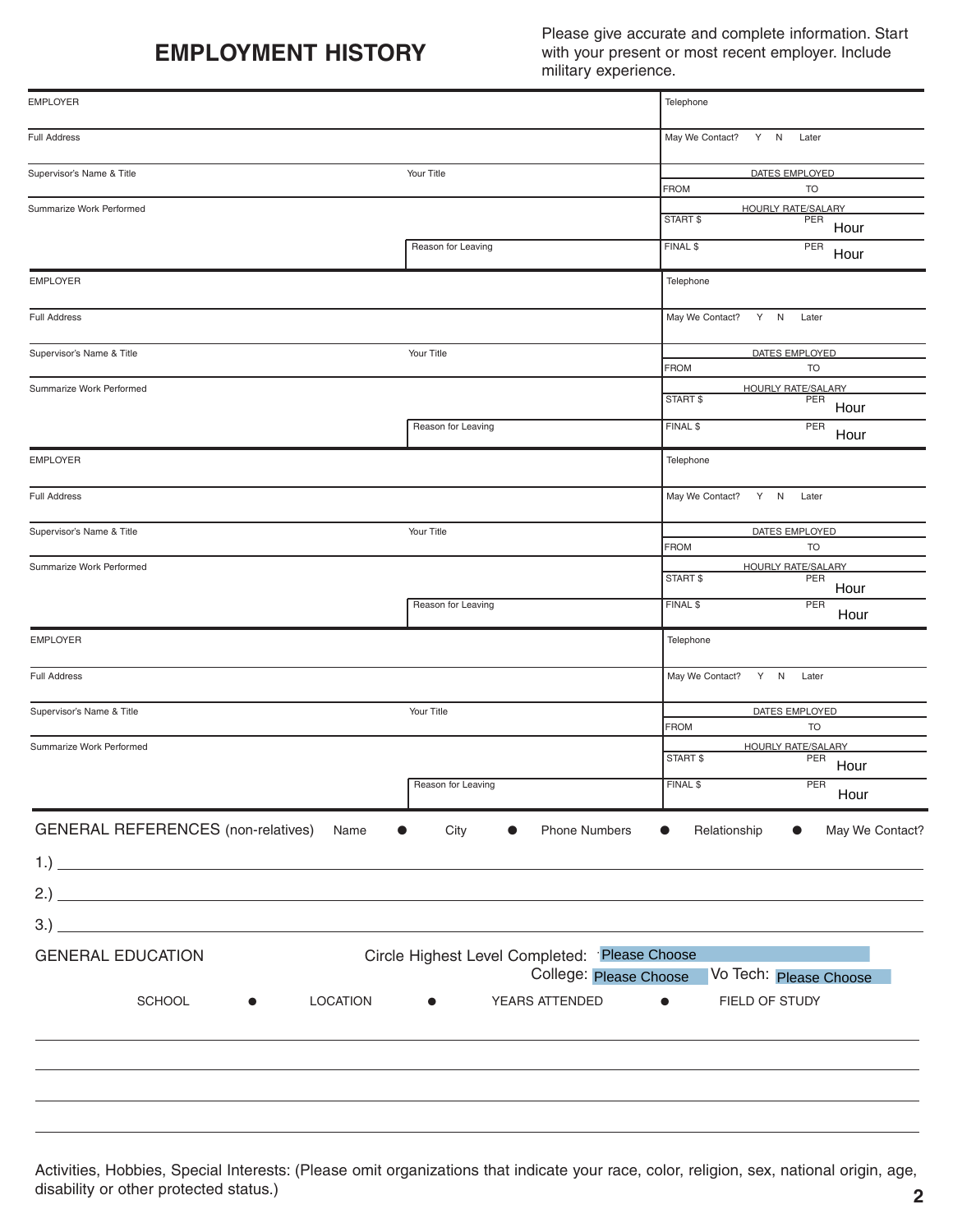| <b>SUPPLEMENTAL INFORMATION</b>                                                                                                                                                                                                |
|--------------------------------------------------------------------------------------------------------------------------------------------------------------------------------------------------------------------------------|
| 1. Have you been convicted of a felony in the last seven (7) years?<br>Y I<br>(Conviction will not necessarily disqualify<br>you.)                                                                                             |
| If yes, please explain: If yes are also as a set of year of year of years and year of years of years and year of years and year of years and year of years and year of years and year of years and year of years and year of y |
|                                                                                                                                                                                                                                |
| 2. Can you provide proof of your eligibility to work in the Unites States?                                                                                                                                                     |
| 3. Do you have a minimum salary requirements? $Y$ $\parallel$ What are they?                                                                                                                                                   |
| If yes, will you automatically reject all offers or positions with a lesser starting salary?<br>N                                                                                                                              |
| 4. Please include additional information which you feel may be helpful to us in considering your application.                                                                                                                  |
|                                                                                                                                                                                                                                |
|                                                                                                                                                                                                                                |
| 5. State briefly why you would like to work for Morris, Inc.                                                                                                                                                                   |

### **APPLICANT'S ACKNOWLEDGEMENT**

The information provided in this application for employment is true, correct, and complete. If employed, any mis-statement or deliberate omission of fact on this application will result in my dismissal. If I am a candidate for employment and provide false or misleading information, my application or offer of employment will be cancelled indefinitely.

I authorize a complete investigation of all information provided in this application for employment. I hereby release from liability Morris, Inc., and its representatives in securing job-related information from the sources I have listed herein. I also release my sources to provide such job-related information as may be requested by Morris, Inc.

My signature below indicates that I have read, understand, and consent to the above conditions of employment, and that I have been informed of and agree to the following:

1.) My application for employment will be considered current and active for a period of 45 days following date of submission. If I am considered for a position at any time after today, I will be asked if anything on my application has changed, and if so, I will be required to update my application accordingly. A new application will be required 45 days from today if I still wish to be considered for employment.

2.) Morris, Inc., is an equal opportunity employer. The employer does, not discrimination in employment and no question on this application is used for the purpose of limiting or excusing any applicant's consideration for employment on a basis prohibited by local, state or federal law.

3.) Acceptance of an offer of employment does not create a contractual obligation upon Morris, Inc., to continue to employ me. Any employment relationship with this organization is of an "at will" nature, meaning I may resign at anytime, and Morris, Inc., may terminate my employment at anytime, with or without cause or without prior notice.

4.) If I accept an offer of employment from Morris, Inc., I understand that I will be provided a copy of the employee handbook, safety policy, drug-free workplace notice, and other general information as pertains to my employment with this company. I hereby agree to read such materials and abide by the guidelines set forth in each.

5.) If I accept an offer of employment from Morris, Inc., I will be requested to provide my consent to: 1) a drug screen, and 2) enforcement of the Morris, Inc., drug and alcohol policy provisions.

6.) An offer of employment made by Morris, Inc., as a result of this application is specifically conditioned upon completing Medical History Information and establishing the fact that I can perform essential functions for job with or without reasonable accommodations.

| Signature:                                                                                                                         | Date:                 |                |  |
|------------------------------------------------------------------------------------------------------------------------------------|-----------------------|----------------|--|
|                                                                                                                                    |                       |                |  |
| $\Box$ This application was updated                                                                                                | . By initialing, Lang | hereby certify |  |
| that the entire application including updates, is true and complete to the best of my knowledge.                                   |                       |                |  |
| □ This application is newly completed and replaces other applications, in their entirety, which may have been submitted to Morris, |                       |                |  |

Inc., at an earlier time. (applicant's initials)